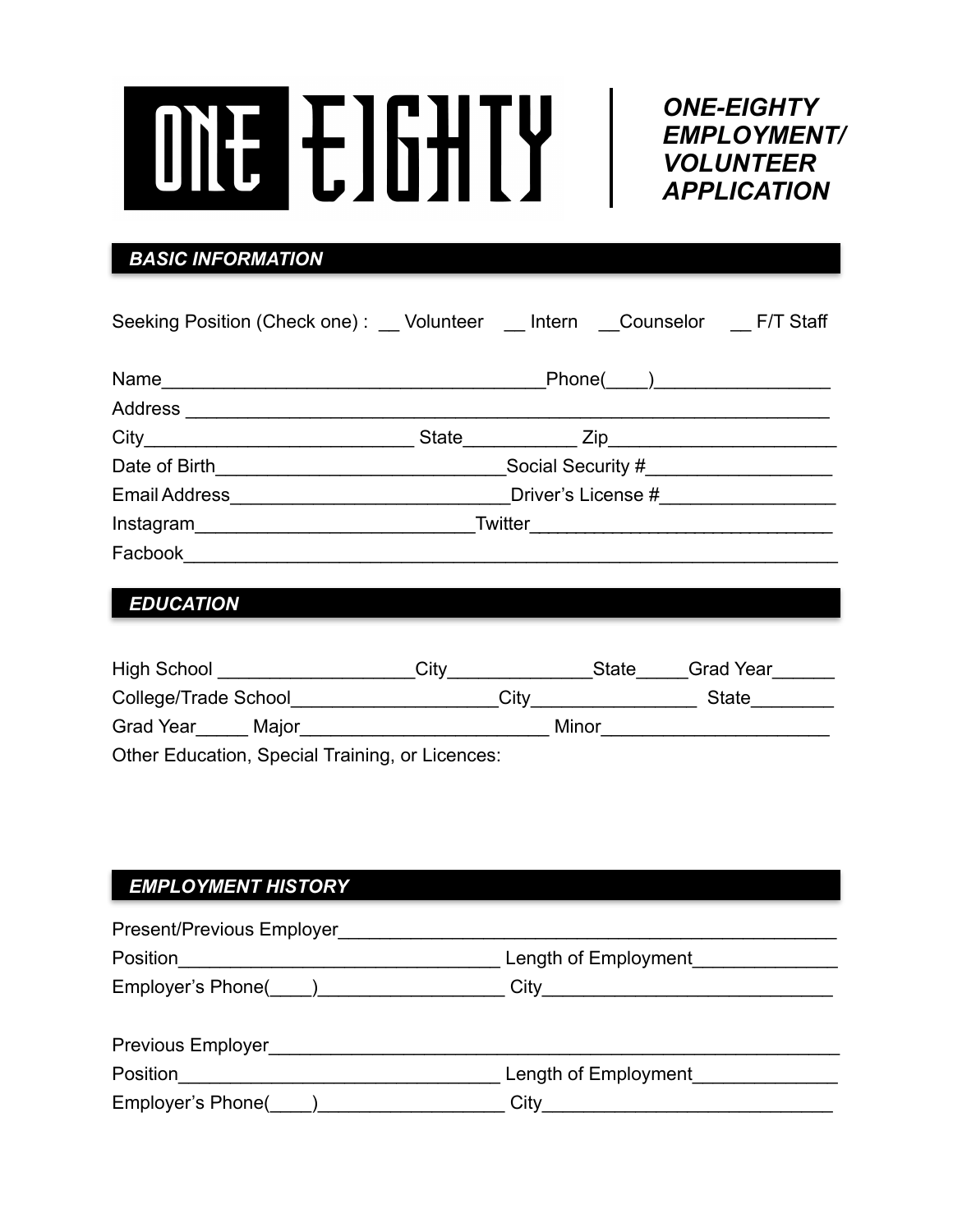## *LANDLORD REFERENCE*

Landlord Name \_\_\_\_\_\_\_\_\_\_\_\_\_\_\_\_\_\_\_\_\_\_\_\_\_\_\_\_\_\_\_\_\_\_\_\_\_\_\_\_\_\_\_\_\_\_\_\_\_\_\_\_\_\_\_\_

Landlord Phone(\_\_\_\_)\_\_\_\_\_\_\_\_\_\_\_\_\_\_\_\_\_\_ Time at Current Address\_\_\_\_\_\_\_\_\_\_\_\_\_

### *REFERENCES*

Please provide three character references (other than family members) who can identify your strengths and weaknesses, as well as describe your background. Please mail one copy of the Letter of Reference for Staff Application and an addressed, stamped envelope to each of these references and ask them to mail it back to the Teen Center address

|                           | 1. Mentor or Small Group Leader |                    | Relationship<br><u>Example 2014</u>                                                     |                 |
|---------------------------|---------------------------------|--------------------|-----------------------------------------------------------------------------------------|-----------------|
|                           |                                 |                    |                                                                                         |                 |
|                           |                                 |                    | City_________________________State_______ Zip______________Phone (____)________________ |                 |
| 2. Employer or Supervisor |                                 |                    |                                                                                         |                 |
|                           |                                 |                    |                                                                                         |                 |
|                           |                                 |                    |                                                                                         |                 |
|                           |                                 |                    |                                                                                         |                 |
| 3. Friend                 |                                 |                    |                                                                                         |                 |
|                           |                                 |                    |                                                                                         |                 |
|                           |                                 |                    |                                                                                         |                 |
|                           |                                 |                    | City________________________State_______ Zip______________Phone (____)___________       |                 |
| <b>SELF DESCRIPTION</b>   |                                 |                    |                                                                                         |                 |
| Trustworthy               | Dependable                      | Active             | Quick Thinker                                                                           | Solitary Leader |
| Creative                  | Punctual                        | Flexible           | Laid Back                                                                               | Thoughtful      |
| Organized                 | Teachable                       | <b>Team Player</b> | Humorous                                                                                | Honest          |
| Self Starter              | <b>Risk Taker</b>               | Patient            | Reflective                                                                              | Reliable        |
| Decisive                  | Disciplined                     | Faithful           | Compassionate                                                                           | Spontaneous     |
| Cautious                  |                                 |                    |                                                                                         |                 |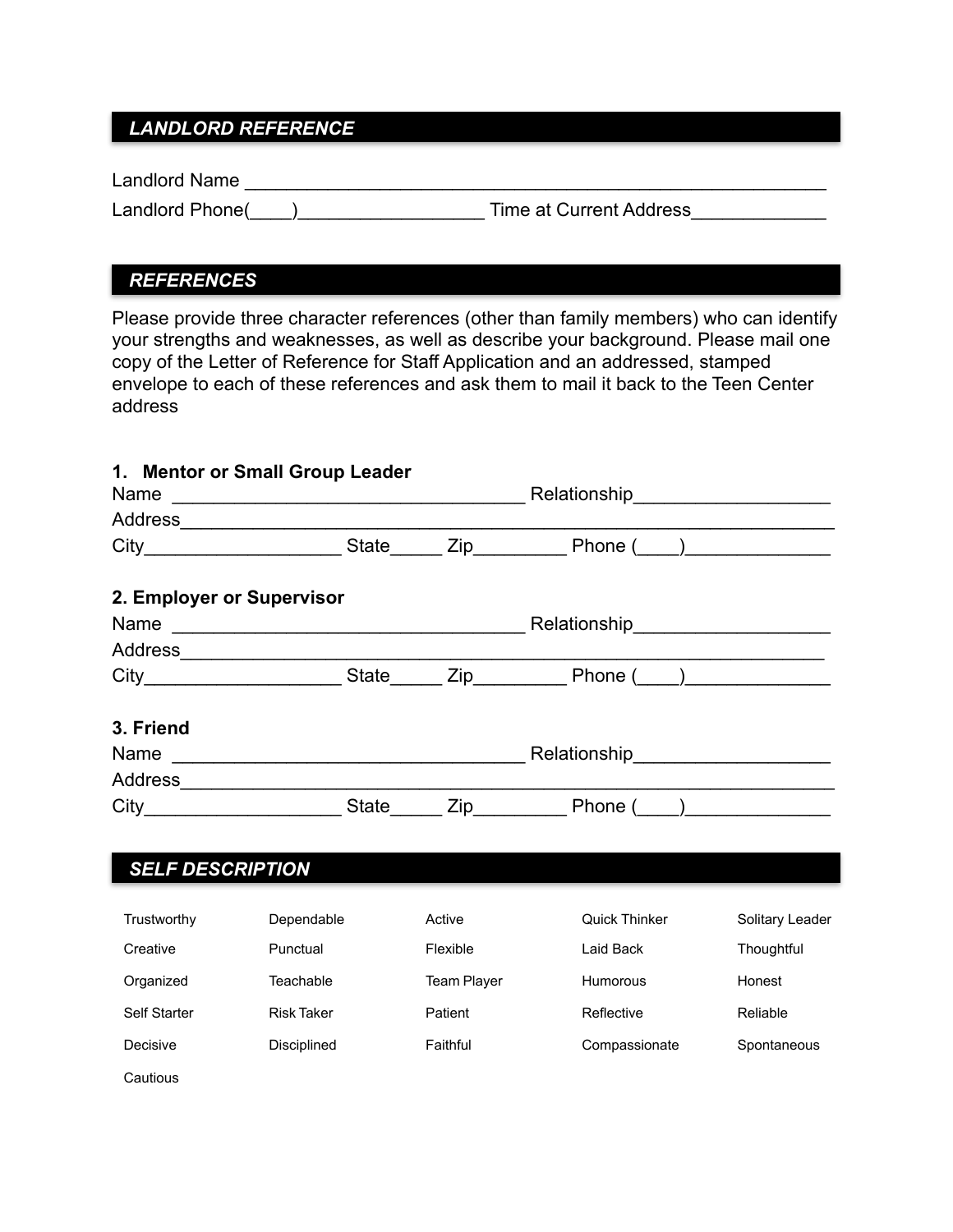## *BACKGROUND INFORMATION*

| Have you, at any time, been involved in or accused of, rightly or wrongly,<br>sexual abuse, maltreatment or neglect?                                            | Yes/No |
|-----------------------------------------------------------------------------------------------------------------------------------------------------------------|--------|
| Have you ever been accused or convicted or possession/sales of<br>controlled substances or of driving under the influence of alcohol or<br>drugs?               | Yes/No |
| Are you using illegal drugs?                                                                                                                                    | Yes/No |
| Would being in an environment where teens are struggling with alcohol or<br>drug use cause you to stumble?                                                      | Yes/No |
| Have you ever been arrested or convicted for any criminal act more<br>serious than a traffic violation?                                                         | Yes/No |
| Have you ever been involved romantically or sexually with any student in<br>a youth ministry or had sexual relations with a minor after you became an<br>adult? | Yes/No |
| Have you ever gone through treatment for alcohol or drug abuse?                                                                                                 | Yes/No |
| Have you ever been asked to step away from ministry or work with<br>students or children in any setting, paid or volunteer?                                     | Yes/No |
| Is there anything in your past or current life that might be a problem if we<br>found out about it later?                                                       | Yes/No |

If the answer to any of the above questions is yes, please attach another page and write a full explanation. These issues will be discussed confidentially during your interview. Additionally, all applicants will need to submit to a full background check before employment will be considered.

Please list any personal weaknesses/areas where you need to grow, or special concerns that couldaffect your work / mentoring relationships with students:

1.

2.

3.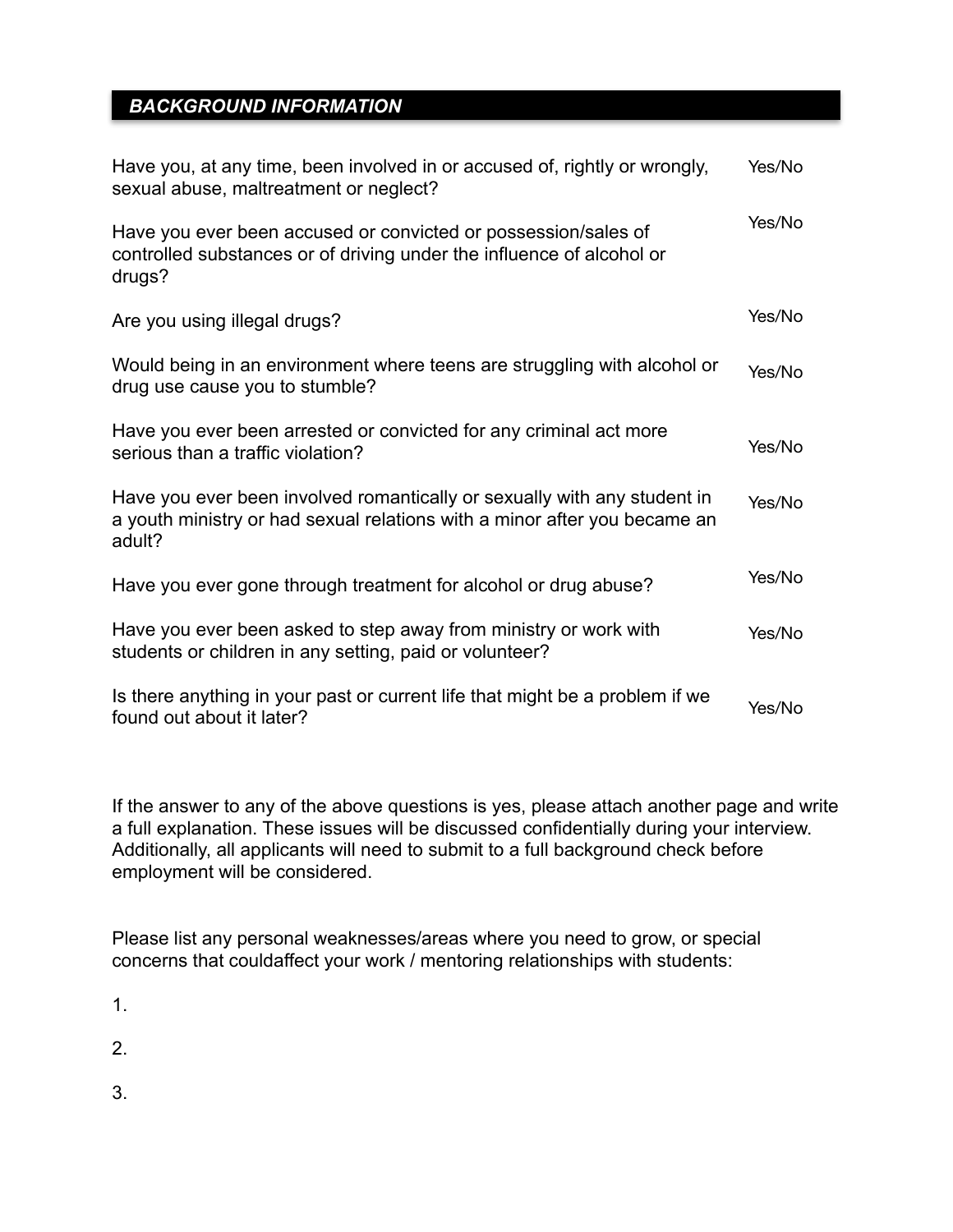## *PERSONAL, SPIRITUAL, & EMOTIONAL HISTORY*

Please write a paragraph or more about your spiritual journey regarding faith, God, and Jesus. (Attach a separate piece of paper or document as needed).

How often do you attend a local church (where), listen to podcasts (to whom), or participate in a smallgroup focused on being a follower of Jesus? (We recognize you may only participate in 1/3 of the above listed.)

Please describe how your faith has positively impacted your life?

How do you share your faith with others?

Please describe how Jesus' example of forgiveness has helped and/or challenged you?

What people or experiences have been most significant in your growth as a follower of Jesus?

What do you do when you have a conflict with someone? How do you handle confrontation?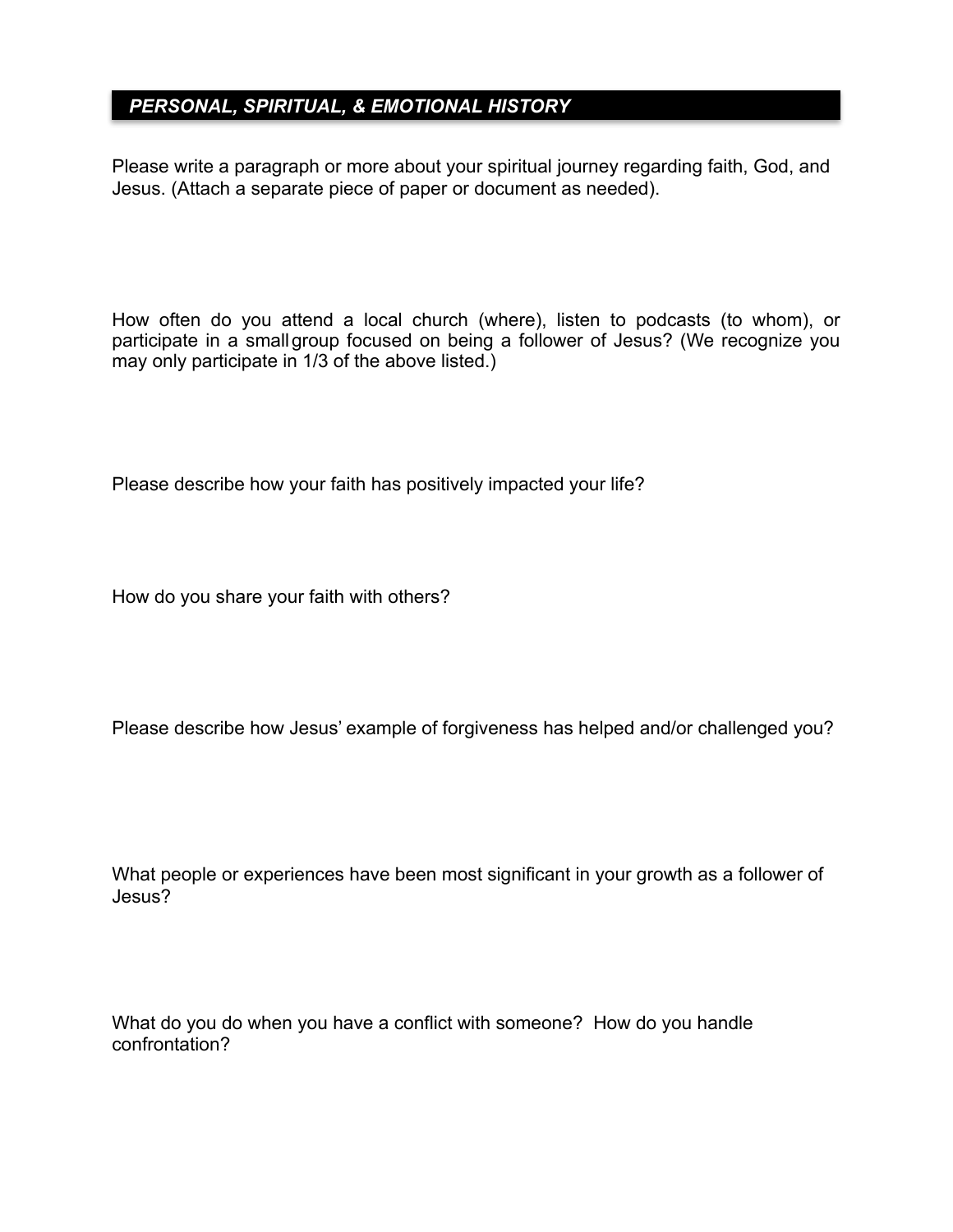| <b>NON-PROFIT VOLUNTEER or MINISTRY HISTORY</b> |       |                 |         |         |  |
|-------------------------------------------------|-------|-----------------|---------|---------|--|
| Organization / Church                           | Dates | Area of Service | Contact | Phone # |  |
|                                                 |       |                 |         |         |  |
| 2                                               |       |                 |         |         |  |
| 3.                                              |       |                 |         |         |  |

| Have you ever worked with at-risk teens or families before? | Yes/No |  |
|-------------------------------------------------------------|--------|--|
|-------------------------------------------------------------|--------|--|

If yes, please explain your experience and why you would like to work with them again.

If no, explain what is drawing you to work with at-risk teens.

# *PROGRAM / MINISTRY INTEREST*

What about the One-Eighty Organization appeals to you?

What skills and talents do you bring to the organization that will help us advance our mission?